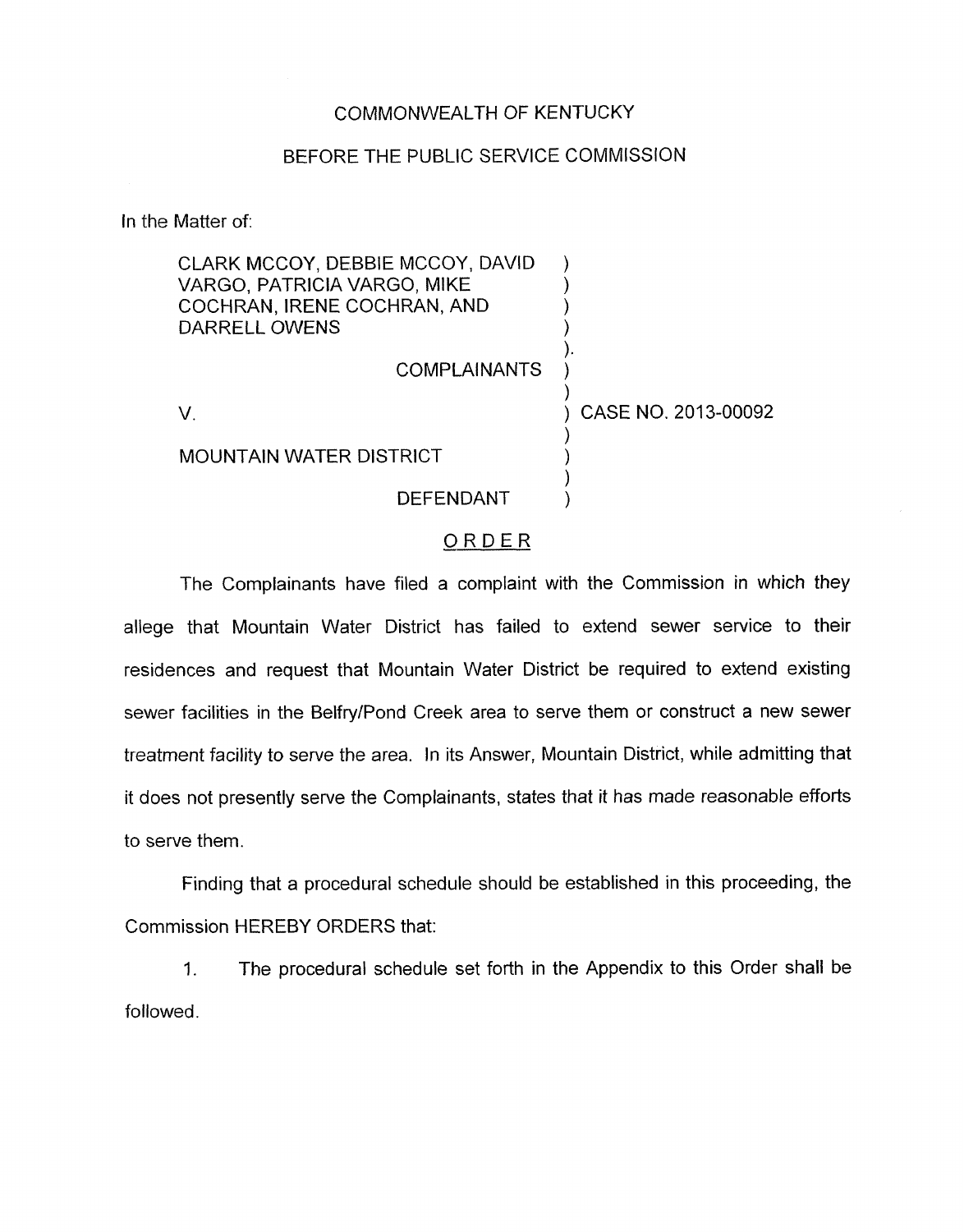*2.* a. All responses to requests for information shall be appropriately bound, tabbed and indexed and shall include the name of the witness who will be responsible for responding to the questions related to the information provided, with copies to all parties of record and eight copies to the Commission.

b. Each response shall be under oath or, for representatives of a public or private corporation or a partnership or association or a governmental agency, be accompanied by a signed certification of the preparer or person supervising the preparation of the response on behalf of the entity that the response is true and accurate to the best of that person's knowledge, information, and belief formed after a reasonable inquiry.

c. A party shall make timely amendment to any prior response if it obtains information that indicates that the response was incorrect when made or, though correct when made, is now incorrect in any material respect.

d. For any request to which a party fails or refuses to furnish all or part of the requested information, that party shall provide a written explanation of the specific grounds for its failure to completely and precisely respond.

**3.** Any party that files written testimony shall file with the Commission an original and eight copies. Written testimony shall be in verified form.

**4.** The parties shall consider any request for information from Commission Staff as if ordered by the Commission.

5. Service of any document or pleading in paper form shall be made in accordance with 807 KAR 5:001, Section 4(8). Service upon a party shall be considered completed upon delivery of the document or pleading to the party, upon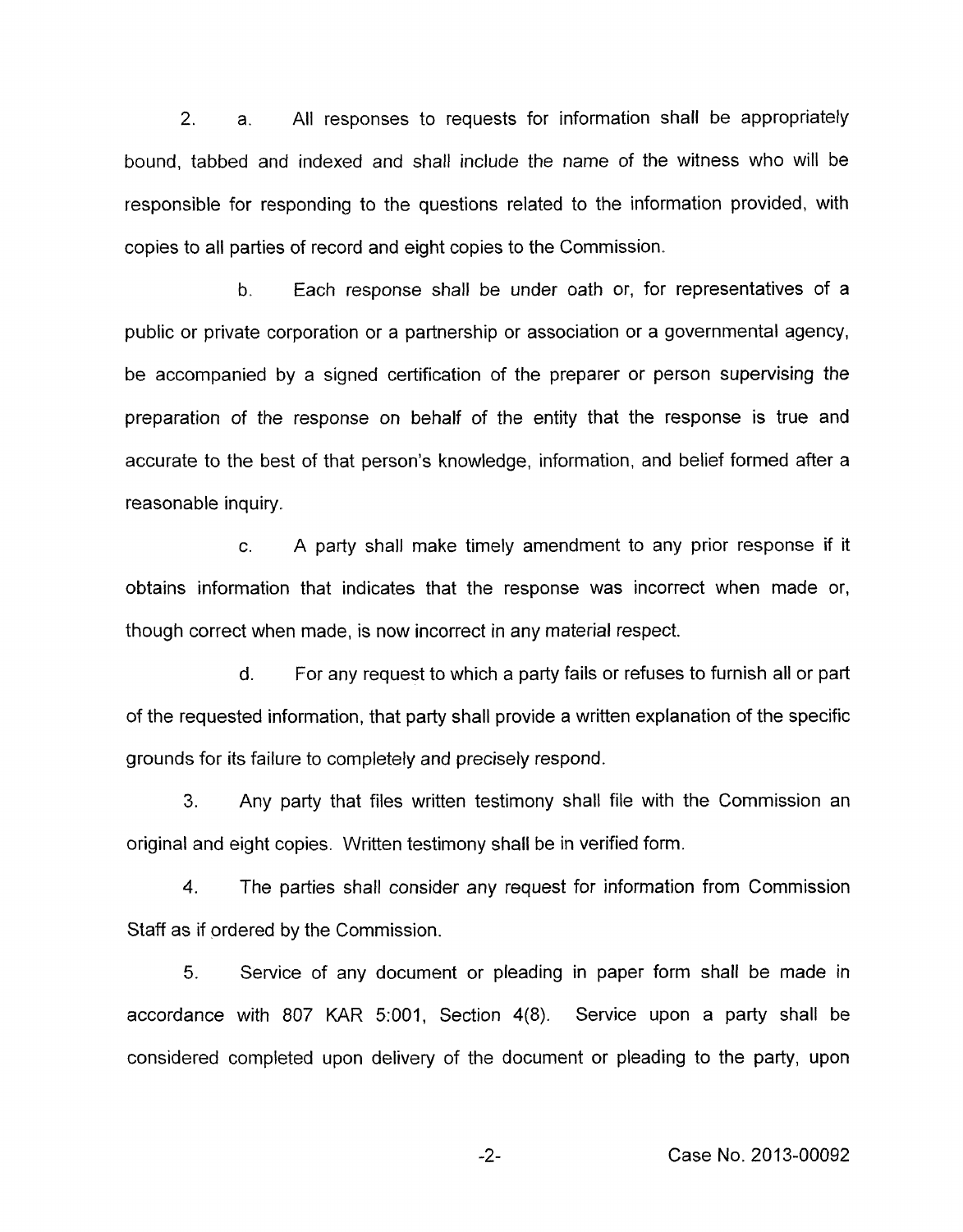mailing the document or pleading to the party's address of record, or by sending it by electronic means to the electronic mail address listed on party's pleadings.

6. Any party filing a document or pleading with the Commission shall serve such document or pleading upon all other parties to this proceeding.

*7.* Any document or pleading that a party serves upon the other parties to this proceeding shall also be filed with the Commission.

8. At any hearing in this matter, neither opening statements nor summarization of direct or rebuttal testimony shall be permitted.

9. Direct examination of witnesses shall be limited to the authentication and adoption of that written testimony. **No** summarization of written testimony by the witness shall be permitted.

IO. Witnesses who have filed written direct and rebuttal testimony shall present that testimony at the same sitting. Opposing parties may cross-examine such witnesses on both direct and rebuttal testimonies.

11. Motions for extensions of time with respect to the procedural schedule shall be made in writing and will be granted only upon a showing of good cause.

12. Pursuant to KRS 278.360 and 807 KAR 5:001, Section 9(9), the record of the formal hearing in this matter shall be by videotape.

**13.** Briefs shall not exceed 40 pages in length. When referring to a segment of the digital video record in its brief, a party shall set forth the month, day, year, hour, minute, and second at which the reference begins, as recorded on the digital video record (e.g., VR: 08/10/13; 14:24:05).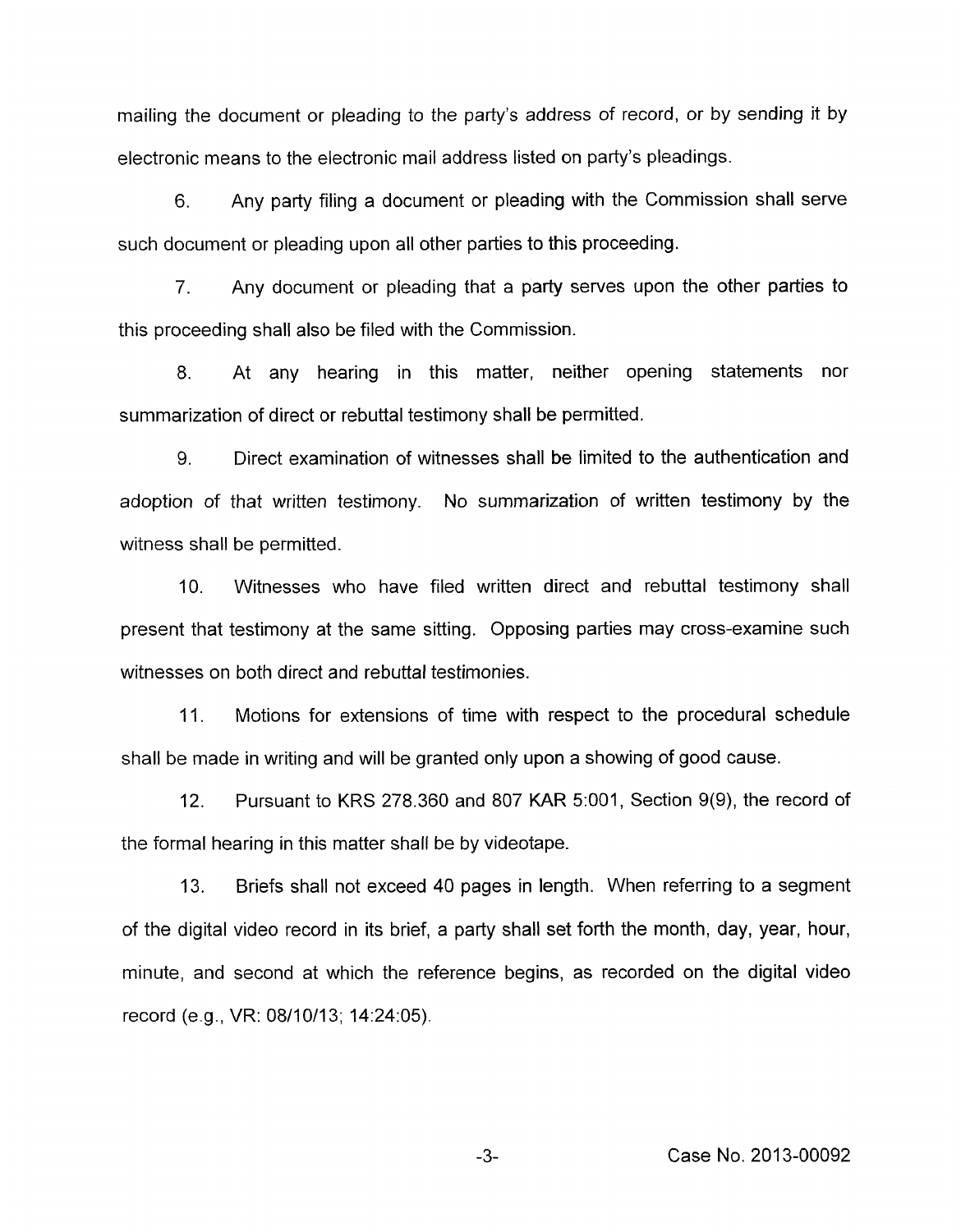**14.** Commission Staff shall make a written exhibit list and shall file this list with

the Commission with all exhibits and a copy of the video transcript of the hearing.

By the Commission



**ATTE** Execomversivector

Case No. 2013-00092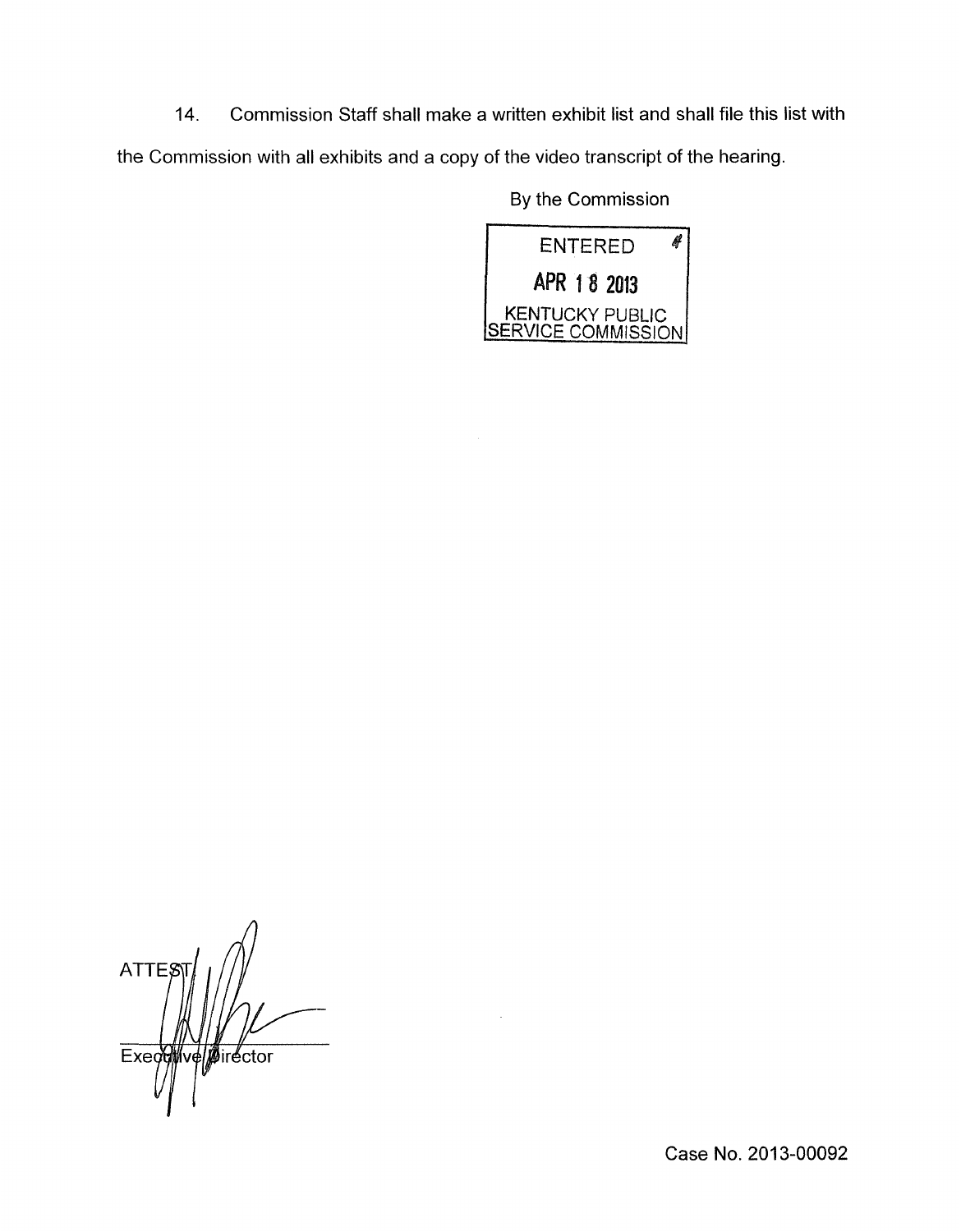## APPENDIX

 $\mathcal{L}_{\rm{eff}}$ 

# APPENDIX TO AN ORDER OF THE KENTUCKY PUBLIC SERVICE AFFENDIA TO AN OTOLICAL OF THE TEXT OF THE RAPR 18 2013

| Parties may file initial requests for information with the Commission                                                                                                                                                                                                                             |
|---------------------------------------------------------------------------------------------------------------------------------------------------------------------------------------------------------------------------------------------------------------------------------------------------|
| Parties' response to initial requests for information shall be filed with the<br>Commission and served upon opposing parties no later than  05/17/2013                                                                                                                                            |
| Parties may file supplemental requests for information with the<br>Commission and served upon opposing parties no later than  05/31/2013                                                                                                                                                          |
| Parties' response to supplemental requests for information shall be filed with<br>the Commission and served upon opposing parties no later than  06/14/2013                                                                                                                                       |
| Complainants shall file with the Commission the written testimony                                                                                                                                                                                                                                 |
| Requests for information to Complainants shall be filed with the Commission                                                                                                                                                                                                                       |
| Complainants' responses to requests for information shall be filed with the                                                                                                                                                                                                                       |
| Mountain Water District shall file with the Commission the written testimony                                                                                                                                                                                                                      |
| Requests for information to Mountain Water District shall be filed with the<br>Commission and served upon Mountain Water District no later than  08/23/2013                                                                                                                                       |
| Mountain Water District's responses to supplemental requests for information<br>shall be filed with the Commission and served upon all parties no later than09/06/2013                                                                                                                            |
| Complainants shall file rebuttal testimony, in verified form, no later than  09/20/2013                                                                                                                                                                                                           |
| An conference call shall be held at the Commission's offices in<br>Frankfort, Kentucky for the purpose of considering the possibility of<br>settlement, the simplification of issues, and any other matters that may<br>aid in the handling or disposition of this case, beginning at 10:00 a.m., |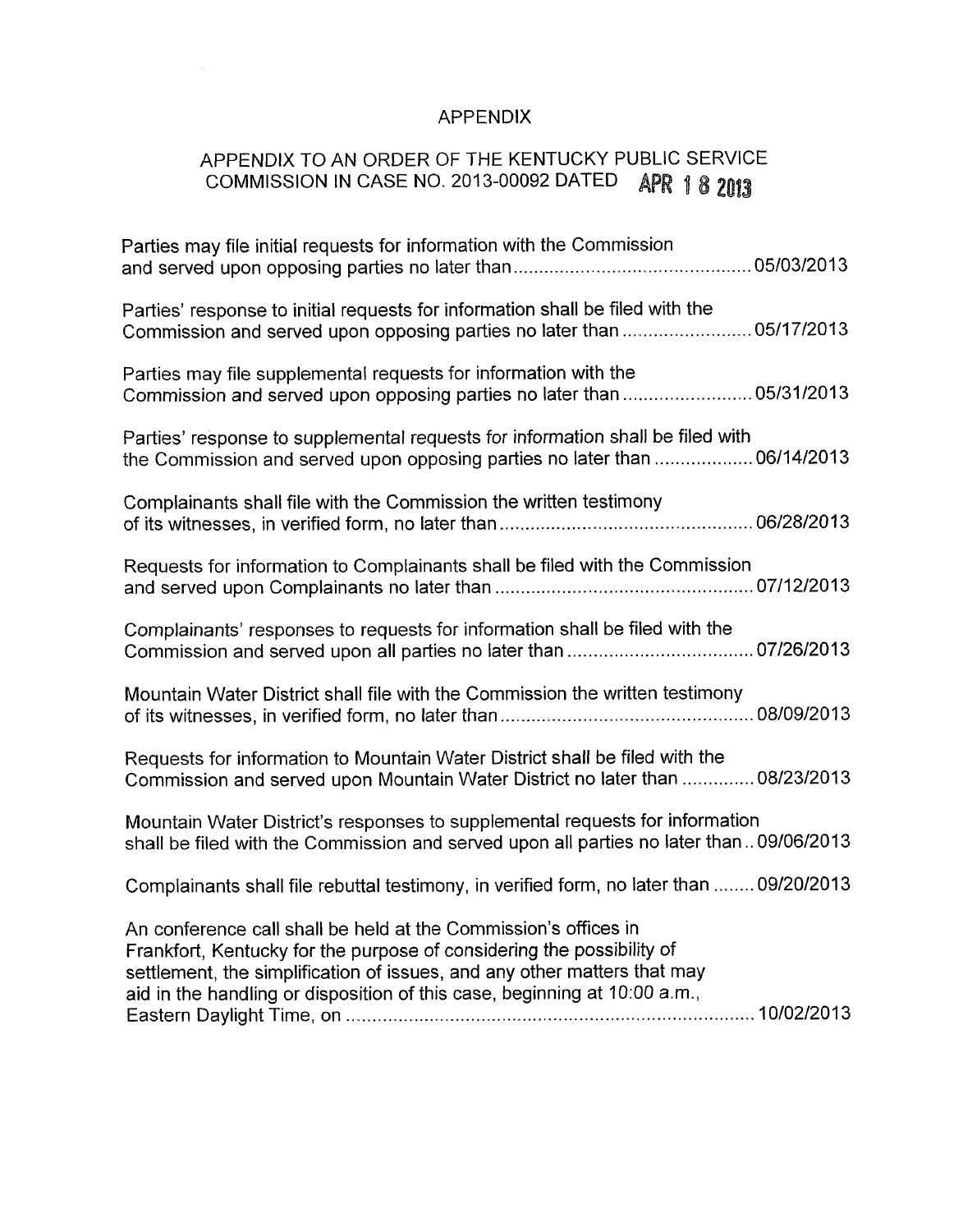| Public Hearing is to begin at 10:00 a.m., Eastern Daylight Time, in Hearing |  |
|-----------------------------------------------------------------------------|--|
| Room 1 of the Commission's offices at 211 Sower Boulevard, Frankfort,       |  |
|                                                                             |  |
|                                                                             |  |

Written Briefs, if any, shall be filed with the Commission no later than ............ 11/15/2013

 $\sim 10^{-10}$